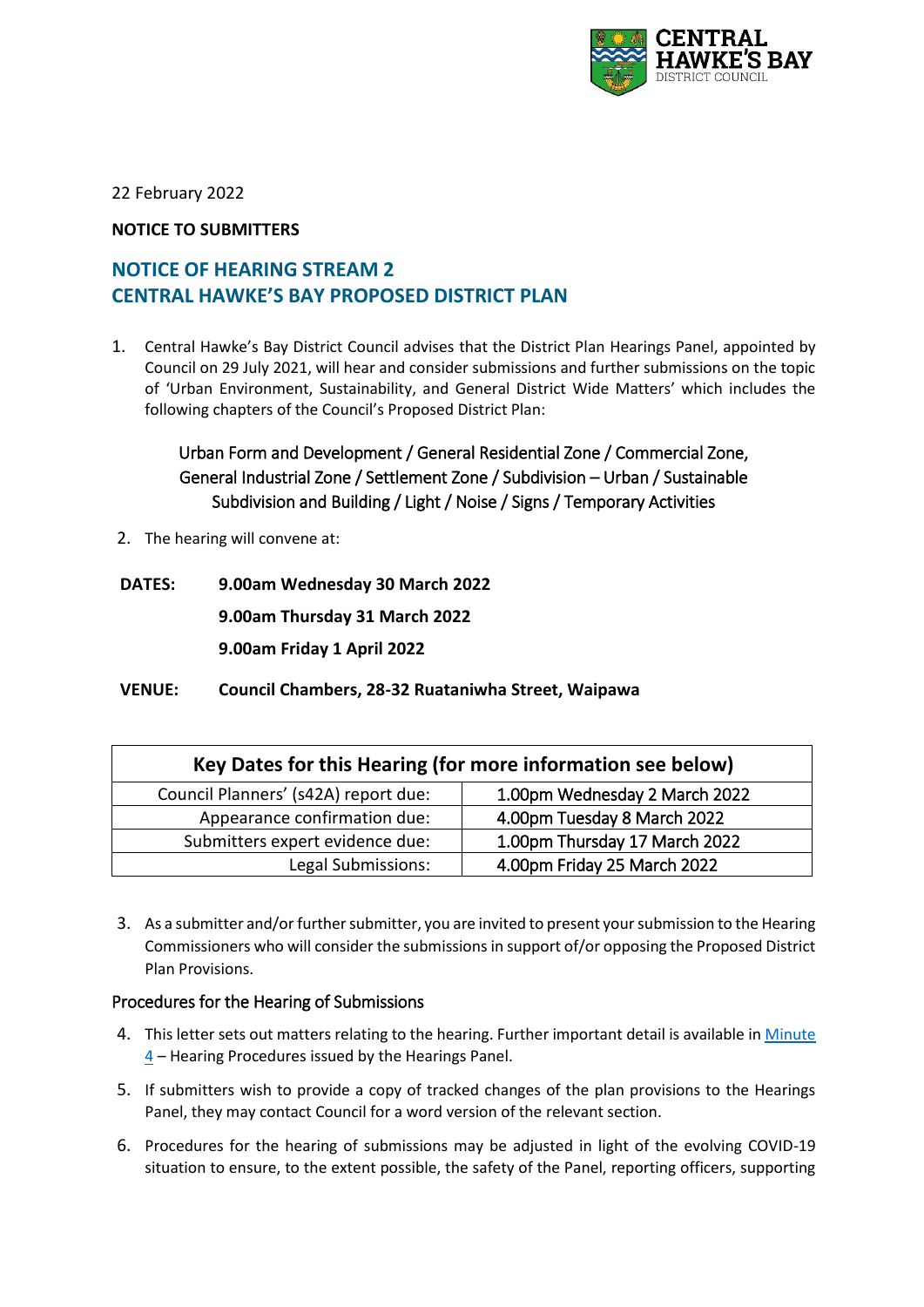

staff and submitters. Confirmation of the procedures and protocols for the hearings will be communicated to all submitters two working days before the hearing or as this information is made available from Central Government, whichever is earliest.

#### Pre-Circulation of Evidence

- 7. The Hearing Panel requires the Council to provide all evidence to the submitters no less than 15 working days prior to the hearing.
- 8. Submitters and further submitters are required to provide all expert evidence at least 10 working days before the hearing. An expert is a professional such as a planner, traffic engineer or similar. Submitters may provide non-expert evidence (i.e., personal submissions) at the hearing; however, it is preferable if this is provided two working days before the hearing, particularly if it is longer than 3 pages. The required delivery dates for evidence are set out at the start of this letter.
- 9. All evidence is expected to be provided electronically. Evidence can be sent to the Hearings Administrator Jessie Williams at [districtplan@chbdc.govt.nz](https://www.chbdc.govt.nz/assets/Document-Library/District-Plan-Proposed/Hearing-Panel-Directives/20211215-Minute-4-Hearing-Procedures-CHBDC-Hearings-Panel1-FINAL-+-WEBSITE-USE.pdf) .
- 10. Providers of expert evidence are referred to [Minute 4](https://www.chbdc.govt.nz/assets/Document-Library/District-Plan-Proposed/Hearing-Panel-Directives/20211215-Minute-4-Hearing-Procedures-CHBDC-Hearings-Panel1-FINAL-+-WEBSITE-USE.pdf) of the Hearings Procedures, specifically paragraphs 48 – 51 regarding the formatting of expert evidence. If substantive changes are being sought, then this should be supported by a s32AA evaluation and a 'tracked changes' version of Plan provisions.
- 11. Submitters' evidence will be uploaded to the Hearings Portal on the website, and the Hearings' administrator will forward a link to relevant parties.
- 12. If you have expert summaries and written representations three A4 pages or less, or any other written material to present, please bring ten (10) copies to the hearing (to be delivered in a contactless way to the Hearings Administrator). The Hearing Commissioners have received a copy of all submissions. You do not need to provide additional copies.

#### Presentations at the Hearing

- 13. If you wish to speak at the hearing, please email [districtplan@chbdc.govt.nz](mailto:districtplan@chbdc.govt.nz) before Tuesday 22 February 2022. Your email needs to provide:
	- Your daytime phone number.
	- The name(s) of who will be speaking to your submission (including any expert witnesses). Please note that providing this information is important in the context of COVID-19 and managing the number of people that are physically present at the Hearings venue.
	- An indication of how much time yourself and each of your representatives require to speak. Due to pre-circulation of evidence, the Commissioners expect each submitter to require no more than 15 minutes to present their evidence.
	- An indication of your ability to speak to your submission online via Zoom or if you require to be physically present. This is important if the Panel needs to adjust its approach to conducting the Hearings in light of the COVID-19 situation at the time of the Hearing.
- 14. The Hearing Administrator will prepare an indicative hearing schedule and post it on the website at least two working days prior to the hearing commencing. The hearing administrator will email all hearing parties a link to the schedule as soon as it is confirmed.
- 15. The Hearings Panel prefers to hear submitters and witnesses 'in person.' However, virtual appearances can be organised through the Hearings Administrator a minimum of two (2) days